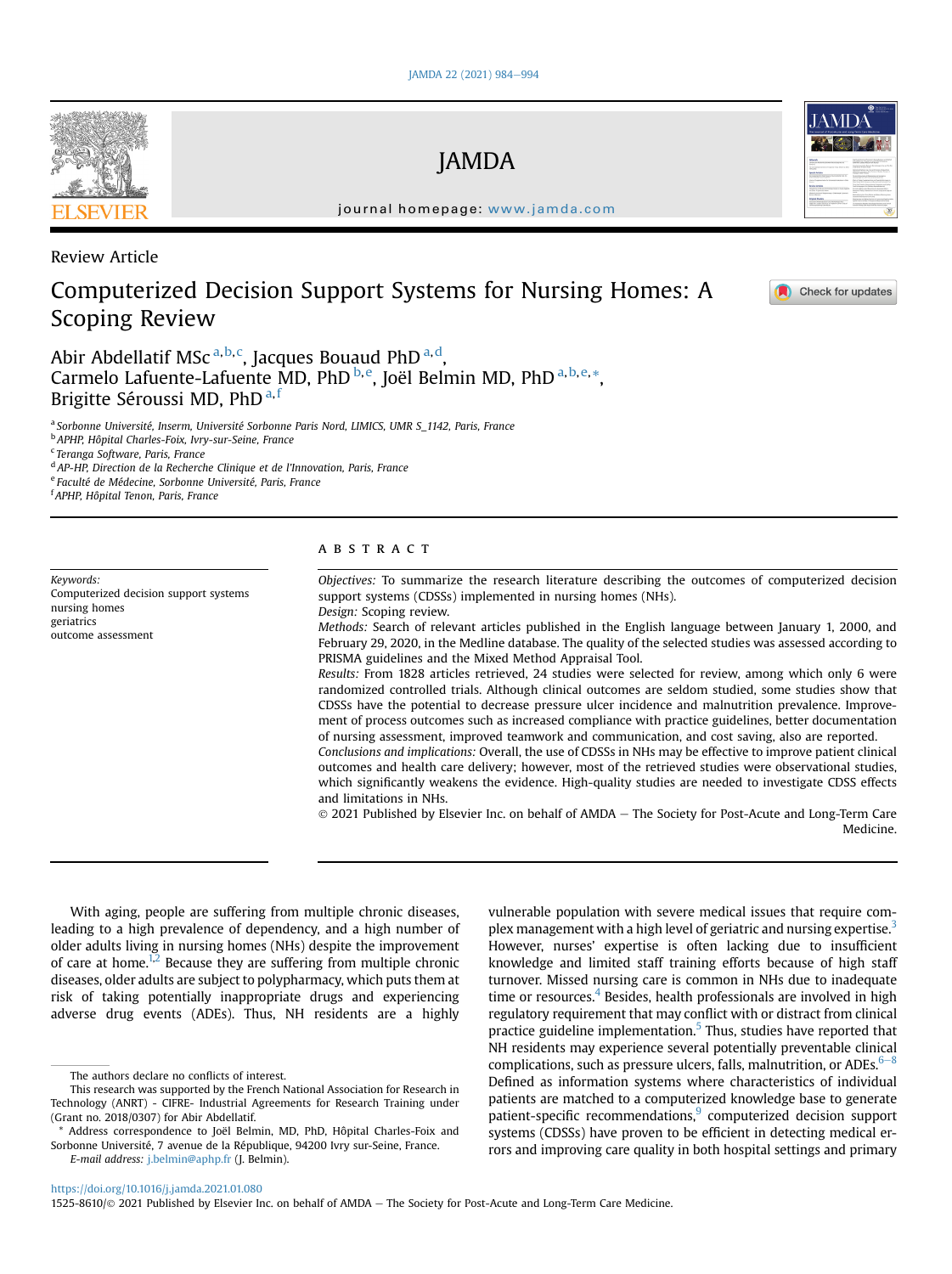care centers.<sup>10,[11](#page-9-8)</sup> However, it is not clear whether CDSSs have the same efficiency in NHs and little is known about their impact on nursing practices and NH resident clinical outcomes.<sup>12</sup>

In the perspective of enriching the NetSoins electronic health record (EHR) system, currently implemented in nearly half of the French NHs nationwide, with the development of a CDSS module to support the prevention and management of malnutrition, pressure ulcers, osteoporotic fractures, and drug prescription errors, we conducted a scoping review to identify published CDSSs implemented in NHs and assess the factors that contributed to their effectiveness regarding NH resident clinical outcomes and care delivery. Another objective was to study NH health care professional satisfaction when using a CDSS and their level of adoption of CDSSs in routine practice. Beyond preliminary results previously reported, $^{13}$  the objective of this article was to present the complete methods, results, and discussion of the scoping review.

#### Methods

#### Search Strategy

We searched PubMed/MEDLINE for articles written in the English language and published between January 2000 and February 2020. Search terms were selected to cover the 2 dimensions of interest: decision support systems and nursing homes. The query used MeSH terms, for example, "decision support systems, clinical", "reminder systems", "expert systems", "geriatric nursing", "homes for the aged", "nursing homes", "residential facilities", and key words, for example, clinical decision support tool, computer-based decision support, longterm care homes, care home. Two of the authors (AA and CL) independently screened the titles and abstracts of the retrieved articles to assess their relevance based on eligibility criteria. Backward citation tracking also was performed to identify additional relevant articles. Full-text articles were reviewed for articles that both reviewers finally considered relevant.

#### Study Eligibility Criteria

The following inclusion criteria were used for the selection of relevant studies: (1) the study had to evaluate the implementation of a CDSS in NHs, (2) the CDSS used should have to provide patient-specific recommendations to be considered by a health care practitioner (eg, physicians, pharmacists, nurses), (3) the CDSS impact defined in terms of resident clinical outcomes or NH care delivery had to be assessed. Studies were excluded when (1) the described CDSS was used in hospitals or primary health care settings but not in NHs, (2) the study described the use of a noncomputerized CDSS, (3) there was no assessment of the CDSS implementation.

### Study Appraisal and Synthesis Methods

We assessed the quality of selected studies using the Mixed Method Appraisal Tool (MMAT), $14$  version 2018, a qualitative scale that yields a 5-value score (0%, 25%, 50%, 75%, or 100%). The tool evaluates the aim of a study, its adequacy to the research question, the methodology used, the study design, participant recruitment, data collection, data analysis, presentation of findings, and the discussion and conclusion sections of the article. Studies were considered to be of "low quality," "medium quality," and "high quality" when the MMAT score was, respectively, 0 or 25%, 50% or 75%, and 100%.

Selected articles were first manually characterized using the following criteria: design of the study, type of the study, MMAT score, CDSS recipients (number of residents, number of facilities, patient characteristics), CDSS target users (nurses, pharmacists, physicians), CDSS features, and CDSS outcomes (including clinical outcomes and process outcomes). Interrater disagreements were solved by consensus.

Because we did not retrieve enough studies reporting the same outcome in a similar way and because studies were not sufficiently homogeneous regarding the patients and the CDSSs studied, we did not pool data in a random-effects meta-analysis. However, we narratively described the findings of included studies, organizing them according to the special issue addressed by the CDSS and presenting their results on (1) clinical outcomes, (2) care delivery, and (3) other criteria including users' satisfaction and adoption.

#### Results

#### Article Selection

The search query returned 1809 references. Analysis of titles and abstracts discarded 1747 references that were not relevant to the research question. A manual analysis of the citations of the remaining 62 articles was performed and identified an additional set of 19 references. We finally reviewed 81 full-text articles among which we excluded 57 articles that did not satisfy eligibility criteria, for example, 5 studies $15-19$  $15-19$  $15-19$  were removed because information was missing to assess CDSSs. Finally, 24 articles were included for the final analysis. The corresponding PRISMA flow diagram is depicted in [Figure 1.](#page-2-0)

#### General Overview

Included studies ( $n = 24$ ) describe 20 different unique CDSSs implemented to support NH resident care quality. We have classified the articles according to the issue addressed by the CDSS as follows: malnutrition and pressure ulcer prevention and management  $(n = 7)$ ,<sup>12,[20](#page-10-0)–[25](#page-10-0)</sup> drug prescription  $(n = 8)$ ,<sup>[26](#page-10-1)–[33](#page-10-1)</sup> medication review  $(n = 6)$ ,  $34-39$  $34-39$  $34-39$  and disease management  $(n = 3)$ .  $40-42$  $40-42$  $40-42$  Studies were primarily conducted in the United States  $(n = 12)$ ,  $20 - 22, 29 - 34, 40 - 42$  $20 - 22, 29 - 34, 40 - 42$  $20 - 22, 29 - 34, 40 - 42$  $20 - 22, 29 - 34, 40 - 42$  $20 - 22, 29 - 34, 40 - 42$  $20 - 22, 29 - 34, 40 - 42$  $20 - 22, 29 - 34, 40 - 42$  $20 - 22, 29 - 34, 40 - 42$  $20 - 22, 29 - 34, 40 - 42$  $20 - 22, 29 - 34, 40 - 42$  $20 - 22, 29 - 34, 40 - 42$  in European countries (n = 9),<sup>[12](#page-9-9)[,23](#page-10-5)–[25,](#page-10-5)[35](#page-10-6)–[39](#page-10-6)</sup> namely Sweden (n = 4),<sup>35–[38](#page-10-6)</sup> European countries  $\mu = 3$ ,  $\mu$ ,  $\mu$ ,  $\mu$ ,  $\mu$ ,  $\mu$ ,  $\mu$ ,  $\mu$ ,  $\mu$ ,  $\mu$ ,  $\mu$ ,  $\mu$ ,  $\mu$ ,  $\mu$ ,  $\mu$ ,  $\mu$ ,  $\mu$ ,  $\mu$ ,  $\mu$ ,  $\mu$ ,  $\mu$ ,  $\mu$ ,  $\mu$ ,  $\mu$ ,  $\mu$ ,  $\mu$ ,  $\mu$ ,  $\mu$ ,  $\mu$ ,  $\mu$ ,  $\mu$ ,  $\mu$ ,  $\mu$ ,  $(n = 1).$ <sup>[39](#page-10-9)</sup> Three studies were conducted in Canada.<sup>26–[28](#page-10-1)</sup> Studies follow different designs, with 6 cluster randomized controlled trials  $(RCTs)$ ,  $^{25,26,29-31,34}$  $^{25,26,29-31,34}$  $^{25,26,29-31,34}$  $^{25,26,29-31,34}$  $^{25,26,29-31,34}$  $^{25,26,29-31,34}$  $^{25,26,29-31,34}$  $^{25,26,29-31,34}$  4 non-RCTs,  $^{12,21,24,37}$  $^{12,21,24,37}$  $^{12,21,24,37}$  $^{12,21,24,37}$  $^{12,21,24,37}$  13 observational studies,  $20,22,23,27,28,32,35,36,38-42$  $20,22,23,27,28,32,35,36,38-42$  $20,22,23,27,28,32,35,36,38-42$  $20,22,23,27,28,32,35,36,38-42$  $20,22,23,27,28,32,35,36,38-42$  $20,22,23,27,28,32,35,36,38-42$  $20,22,23,27,28,32,35,36,38-42$  $20,22,23,27,28,32,35,36,38-42$  $20,22,23,27,28,32,35,36,38-42$  $20,22,23,27,28,32,35,36,38-42$  $20,22,23,27,28,32,35,36,38-42$  $20,22,23,27,28,32,35,36,38-42$  $20,22,23,27,28,32,35,36,38-42$  $20,22,23,27,28,32,35,36,38-42$  and 1 ancillary study.<sup>[33](#page-10-18)</sup> According to the MMAT score, most of the studies are of high<sup>20 $-$ [23](#page-10-0),[26,](#page-10-1)[30,](#page-10-19)[36](#page-10-16)[,37,](#page-10-11)[42](#page-10-20)</sub> or</sup> medium quality (ie, MMAT score of  $75\frac{\mu}{2}^{12.24,25,27,31,32,35,38}$  $75\frac{\mu}{2}^{12.24,25,27,31,32,35,38}$  $75\frac{\mu}{2}^{12.24,25,27,31,32,35,38}$  $75\frac{\mu}{2}^{12.24,25,27,31,32,35,38}$  $75\frac{\mu}{2}^{12.24,25,27,31,32,35,38}$  $75\frac{\mu}{2}^{12.24,25,27,31,32,35,38}$  $75\frac{\mu}{2}^{12.24,25,27,31,32,35,38}$  $75\frac{\mu}{2}^{12.24,25,27,31,32,35,38}$  $75\frac{\mu}{2}^{12.24,25,27,31,32,35,38}$  $75\frac{\mu}{2}^{12.24,25,27,31,32,35,38}$  $75\frac{\mu}{2}^{12.24,25,27,31,32,35,38}$  or  $50\%^{28,29,39-41}$  $50\%^{28,29,39-41}$  $50\%^{28,29,39-41}$  $50\%^{28,29,39-41}$  $50\%^{28,29,39-41}$  $50\%^{28,29,39-41}$  $50\%^{28,29,39-41}$  $50\%^{28,29,39-41}$ . Only 2 studies<sup>[33,](#page-10-18)41</sup> were scored of low quality, both with an MMAT score of 25%. None was excluded from the analysis based on the MMAT score. Full details of quality and bias risk assessment are provided for each study in the supplementary material [\(Supplementary Tables 1](#page-10-23) and [2\)](#page-10-23).

#### Description of the Studied CDSSs

In all cases, CDSSs are computerized, knowledge-based systems providing decision support generated from clinical practice guidelines or experts' recommendations. Fourteen CDSSs are developed as software either embedded within EHRs  $(n = 8)$ ,  $20 - 23$  $20 - 23$  $20 - 23$ ,  $34$ ,  $37$ ,  $40$ ,  $41$  or connected to computerized provider order entry (CPOE) systems  $(n = 6)$ ,  $^{26,29-31,33,42}$  $^{26,29-31,33,42}$  $^{26,29-31,33,42}$  $^{26,29-31,33,42}$  $^{26,29-31,33,42}$  $^{26,29-31,33,42}$  $^{26,29-31,33,42}$  $^{26,29-31,33,42}$  leading to decision support automatically triggered from data input in EHR or CPOE systems. The remaining 6 CDSSs[25](#page-10-8),[27,](#page-10-13)[28](#page-10-14),[32](#page-10-15),[35,](#page-10-6)[39](#page-10-9) are standalone systems requiring users to re-enter patient data in separate software.

CDSSs applied to malnutrition and pressure ulcer prevention and management aim at supporting nurses in the implementation of clinical practice guidelines (eg, repositioning standards of care). Three of 7  $CDSSs^{12,23,24}$  $CDSSs^{12,23,24}$  $CDSSs^{12,23,24}$  $CDSSs^{12,23,24}$  display alerts automatically triggered from risk assessment instruments (eg, the Risk Assessment Pressure Scale for pressure ulcer risk screening, or the Mini Nutritional Assessment scale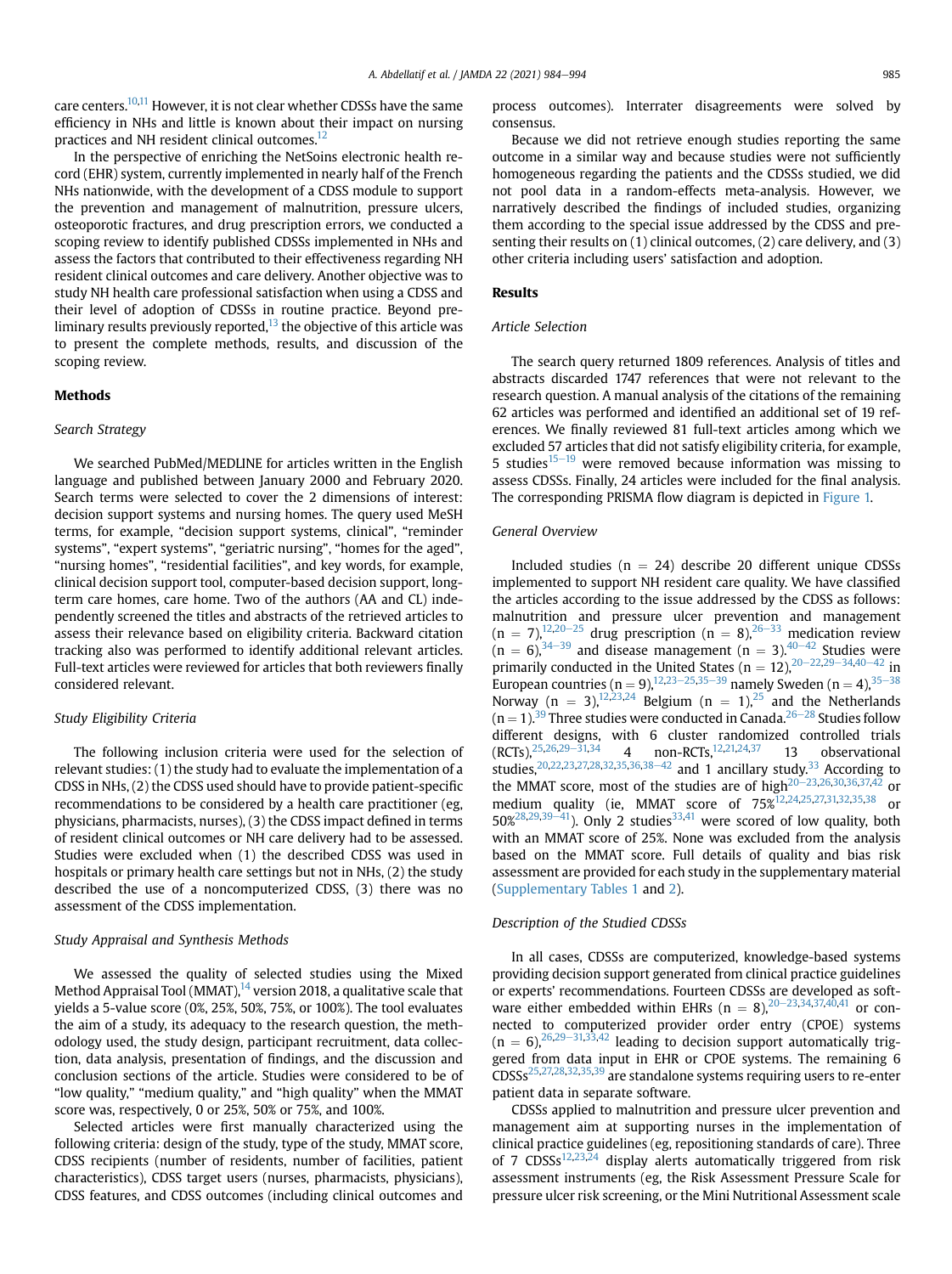<span id="page-2-0"></span>

Fig. 1. PRISMA flow diagram.

to assess the nutritional status). Risk assessment is continuously updated from new input data, which triggers alerts when the computed risk exceeds a certain threshold. More recently, based on connected devices, Yap et al. $^{22}$  developed a CDSS operating from data on the frequency and position of residents, wirelessly transferred from sensors to estimate nurse practices before and after visual monitors were activated.

CDSSs applied to drug prescription and medication review are usually implemented as CPOE systems identified as a means to improve medication safety. $43$  They usually display warning messages to alert physicians on noncompliant drug prescription. Subramanian et al. $33$  proposed a system for NH residents with renal insufficiency able to display 4 categories of alerts to show the recommended doses, the recommended frequencies, the drugs to be avoided, and when additional information was needed to compute creatinine clearance. Colón-Emeric et al.<sup>[42](#page-10-20)</sup> developed an alert-based CPOE system based on clinical practice guidelines to manage geriatric problems in NHs (eg, falls, fever, pneumonia, urinary tract infection, and osteoporosis). Alexander $40$  developed a CDSS to alert clinicians about changes in resident condition either based on episodic events (eg, a dehydration alert is sent to a provider if an episode of bowel incontinence is reported within a 24-hour period) or successive clinical assessments (eg, a decline in condition alert is sent when the resident ability to make decisions declines over 2 successive systematic evaluations).

CDSS alerts are usually displayed at the moment of the prescription,  $26,29-32$  $26,29-32$  $26,29-32$  $26,29-32$  but they could also be sent as e-mails, or used in phone calls between pharmacists and physicians. For instance, de Wit et al<sup>[39](#page-10-9)</sup> developed a standalone pharmacy CDSS for medication review that automatically triggers alerts to the pharmacist who then had to

contact the prescriber physician to indicate how to revise the misprescription. Johansson-Pajala et al $36-38$  $36-38$  $36-38$  proposed a CDSS as a Web application connected to the NH EHR system. When using the CDSS, registered nurses could assess patient symptoms and initiate the medication review to be sent to the physician who then could make the final decision. Zhu et al $^{41}$  $^{41}$  $^{41}$  developed a CDSS applied to heart failure management which includes various reporting tools to help data tracking and analysis to be used by physicians (tabular view of medications, interactive trending graphs for weight tracking over time, and charts to support visual symptom analysis).

## Effects of CDSSs on Malnutrition and Pressure Ulcer Prevention and Management

Seven articles<sup>[12](#page-9-9),[20](#page-10-0)-[25](#page-10-0)</sup> assessed the implementation of 5 different CDSSs to support pressure ulcer and malnutrition prevention and management (see [Table 1](#page-3-0)). There is only 1 cluster  $RCT<sub>1</sub><sup>25</sup>$  including 464 residents and 118 NH staff. The aim of the intervention is to assess the impact of the CDSS on nursing practice compliance with pressure ulcer prevention in NHs. A significantly increased number of patients (from 13.2% to 60.0% within 120 days,  $P = .003$ ) actually received the recommended pressure ulcer prevention when there were seating in a chair. However, no effect was found on the allocation of preventive measures when residents at risk were lying in bed.<sup>[25](#page-10-8)</sup> This study also reports a significant improvement in the attitude of health care professionals toward pressure ulcer prevention (from 74.3% to 83.5%,  $P = .001$ <sup>25</sup>; however, no clinical outcome related to the decrease of pressure ulcer prevalence was found and no significant improvement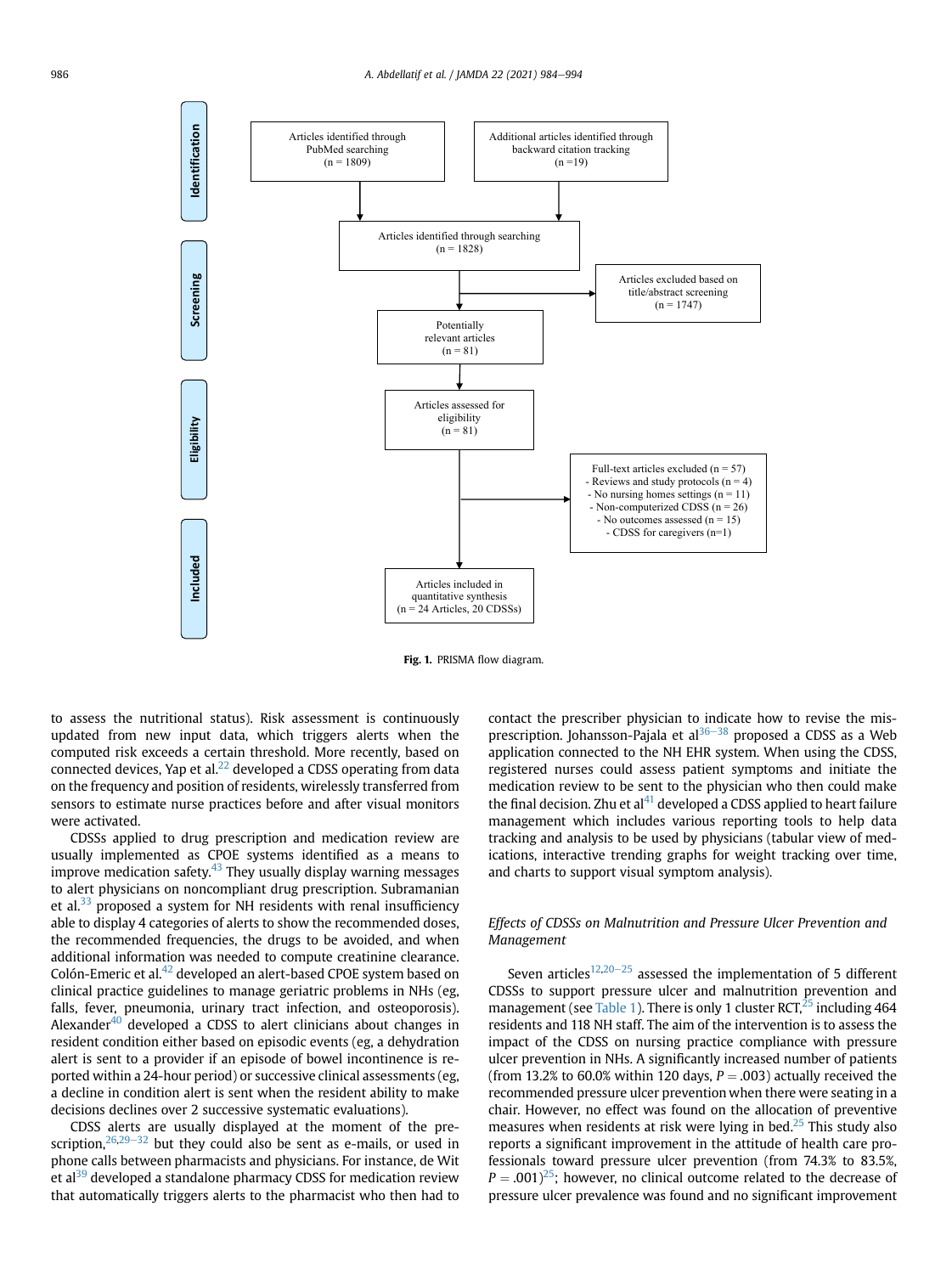## <span id="page-3-0"></span>Table 1

CDSSs for Malnutrition and Pressure Ulcer Prevention and Management

| Reference                                       | <b>Study Design</b>                      |      | MMAT Rating Residents (R), Facilities<br>(F), and End-Users (U) | Clinical Outcomes                                                                                                                                                          | Process Outcomes                                                                                                                                                                                                   | Other Outcomes                                                                                                                                                                                                                                                              |
|-------------------------------------------------|------------------------------------------|------|-----------------------------------------------------------------|----------------------------------------------------------------------------------------------------------------------------------------------------------------------------|--------------------------------------------------------------------------------------------------------------------------------------------------------------------------------------------------------------------|-----------------------------------------------------------------------------------------------------------------------------------------------------------------------------------------------------------------------------------------------------------------------------|
| Olsho et al., 2014, USA <sup>21</sup>           | Non-RCT                                  | 100% | $-R = 3463 + 2698$<br>$-F = 12 + 13$<br>$-U = NA$ (Nurses)      | - Significant reduc-<br>tion of pressure<br>ulcer incidence<br>(59% reduction in<br>monthly inci-<br>dence, $P = .035$ )                                                   | - Not studied                                                                                                                                                                                                      | - Cost<br>saving<br>(\$20,800 per<br>month per NH,<br>100 residents)                                                                                                                                                                                                        |
| Fossum et al., 2011,<br>Norway <sup>12</sup> ,* | Non-RCT                                  | 75%  | $-R = 491$<br>$- F = 15$<br>$-U = 28$ (Nurses)                  | - Significant<br>decrease of<br>malnutrition<br>prevalence (from<br>28.8% to 19.8%,<br>$P = .05$ )<br>- No<br>significant<br>decrease of pres-<br>sure ulcer<br>prevalence | - Not studied                                                                                                                                                                                                      | - Not studied                                                                                                                                                                                                                                                               |
| Beeckman et al., 2013,<br>Belgium <sup>25</sup> | Cluster RCT                              | 75%  | $-R = 464$<br>$- F = 4$<br>$- U = 118$ (NH staff)               | significant<br>- No<br>decrease of pres-<br>sure ulcer<br>prevalence                                                                                                       | - Improved<br>pres-<br>sure ulcer pre-<br>vention when<br>residents are<br>seated in a chair<br>$(P=.003)$<br>- No significant in-<br>crease of pressure<br>ulcer prevention<br>when residents<br>are lying in bed | - Significant<br>improvement of<br>the attitude of<br>healthcare pro-<br>fessionals toward<br>pressure ulcer<br>prevention<br>$(P=.001)$<br>significant<br>- No<br>improvement of<br>health care pro-<br>fessional<br>knowledge                                             |
| Fossum et al., 2013,<br>Norway <sup>24</sup> ,* | Non-RCT                                  | 75%  | $-R = 971$<br>$-F = 15$<br>$-U = NA$ (Nurses)                   | - Not studied                                                                                                                                                              | - Improved docu-<br>mentation of<br>pressure ulcer<br>(from 25% to 88%)<br>and nutritional<br>status nursing<br>assessment (from<br>20% to 100%)                                                                   | - Not studied                                                                                                                                                                                                                                                               |
| Yap et al., 2019, USA <sup>22</sup>             | Observational study<br>(pre/post design) | 100% | $-R = 44$<br>$-F = 1$<br>$-U = 38$ (Nurses)                     | - Not studied                                                                                                                                                              | - Significant<br>improvement of<br>compliance with<br>repositioning<br>clinical practice<br>guidelines<br>$(P=.0003)$                                                                                              | - Improved<br>communication<br>and professional<br>commitment<br>$(P=.035)$<br>- Satisfaction with<br>the CDSS imple-<br>mentation (focus<br>groups)<br>- No improvement                                                                                                    |
| Fossum et al., 2011,<br>Norway <sup>23</sup> ,* | Observational study<br>(cohort)          | 100% | $-R = NA$<br>$-15$<br>$-U = 25$ (Nurses)                        | - Not studied                                                                                                                                                              | - Not studied                                                                                                                                                                                                      | of nursing culture<br>- Ease of use, use-<br>fulness, and sup-<br>portive work<br>environment<br>- Lack of training,<br>resistance to using<br>digital tools,<br>limited integra-<br>tion of the CDSS<br>within the EHR,<br>poorly designed<br>graphical user<br>interfaces |
| Sharkey et al., 2013,<br>USA <sup>20</sup>      | Observational study<br>(cross-sectional) | 100% | $-R = 2102$<br>$- F = 14$<br>$-U = NA$ (NH staff)               | - Not studied                                                                                                                                                              | - Not studied                                                                                                                                                                                                      | - High level of CDSS<br>use for pressure<br>ulcer prevention<br>in 36% of NHs<br>- Significant<br>involvement of<br>NH directors and<br>high participation<br>of nurse managers                                                                                             |

\*The 3 studies by Fossum et al. used the same CDSS but were focused on different assessment facets.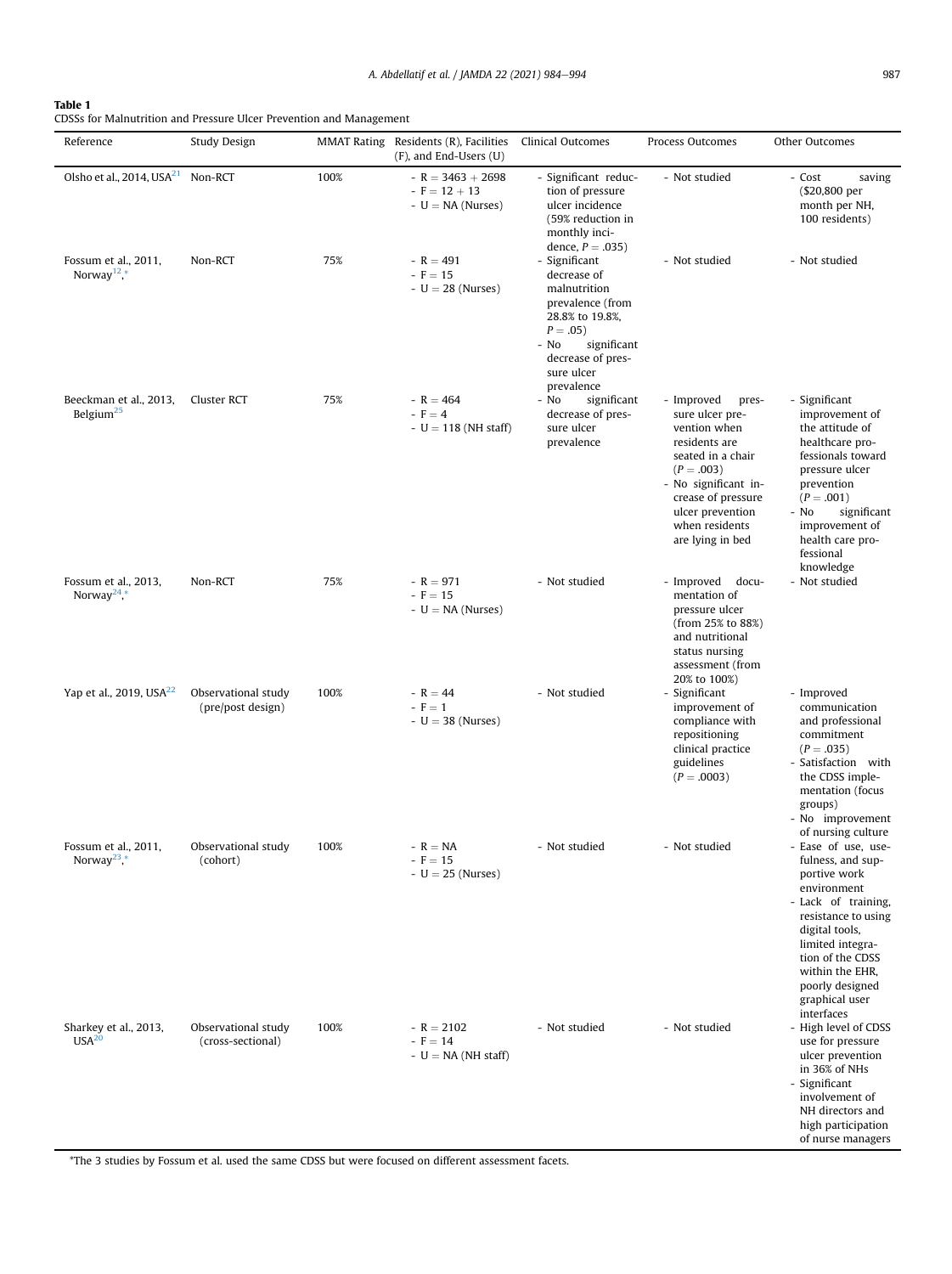was observed in health care professional knowledge, $25$  as assessed by a validated pressure ulcer Knowledge Assessment Tool.<sup>[44](#page-10-25)</sup>

Three studies are non-RCTs, $12,21,24$  $12,21,24$  $12,21,24$  including 7623 residents and 28 nurses. Clinical outcomes are assessed in 2 studies. In these studies, using the CDSS significantly lowered the prevalence of malnutrition among NH residents (from 28.8% to 19.8%,  $P = .05$ )<sup>[12](#page-9-9)</sup> and significantly decreased pressure ulcer incidence (59% reduction in a month,  $P = .035$ ).<sup>21</sup> Cost reduction (approximately US\$208 saved per month and per resident) was also observed.<sup>[21](#page-10-10)</sup> The third study concludes on the better documentation of nurse assessment of pressure ulcers (from 25% to 88%,  $P < .05$ ) and nutritional issues (from 20% to 100%,  $P = .007$ <sup>24</sup> in patient records when using the CDSS.

The 3 remaining studies are observational studies,  $20,22,23$  $20,22,23$  $20,22,23$  $20,22,23$  $20,22,23$  involving 2146 residents and 63 nurses in total. The use of the CDSS was associated with an improvement of care delivery, for example, a better compliance of nursing care with repositioning clinical practice guidelines (from 7.0% to 100% during a 3-day baseline period and from 50.6% to 100% during the 18-day intervention  $P = .0003$ ).<sup>[22](#page-10-12)</sup> However, no significant change in nursing culture (assessed by the Nursing Culture assessment tool $45$ ) was reported.<sup>[22](#page-10-12)</sup>

#### <span id="page-4-0"></span>Table 2

CDSSs for Daily Drug Prescription

Effects of CDSSs on Drug Prescription and Medication Review

#### Drug prescription

The implementation of CDSSs supporting daily drug prescription is described in 8 studies<sup>26–[33](#page-10-1)</sup> that report the results of the assessment of 8 different CDSSs (see [Table 2\)](#page-4-0). Six studies enroll physicians as primary users of the CDSS. $26-33$  $26-33$  $26-33$  Pharmacists are the principal users in the 2 other studies.<sup>[27](#page-10-13)[,30](#page-10-19)</sup>

Four studies are cluster RCTs,  $26,29-31$  $26,29-31$  $26,29-31$  $26,29-31$  including 3209 residents with physicians and pharmacists as users. No clinical outcomes are reported in these studies. Gurwitz et  $al^{30}$  observed no significant reduction of ADEs or preventable ADEs. The other cluster RCTs reported an improvement of drug prescribing in response to alerts generated by the CDSS. Judge et al $31$  observed that alerts were most likely to generate appropriate action, for example, ordering a recommended laboratory test or canceling an inappropriate ordered drug (25% with the CDSS vs 7% in the control unit, relative risk 1.11, 95% confidence interval 1.00–1.22). Donovan et al<sup>[29](#page-10-4)</sup> reported that psychotropic medication orders, modified in response to alerts, were significantly improved. Final drug orders were appropriate

| Reference                                         | Study Design                                                 | <b>MMAT Rating</b> | Residents (R), Facilities<br>(F), and End-Users (U)                 | <b>Clinical Outcomes</b>                                                                    | Process Outcomes                                                                                                                                                                                                                                                                                                                                                | Other Outcomes                                                                                                                                                                            |
|---------------------------------------------------|--------------------------------------------------------------|--------------------|---------------------------------------------------------------------|---------------------------------------------------------------------------------------------|-----------------------------------------------------------------------------------------------------------------------------------------------------------------------------------------------------------------------------------------------------------------------------------------------------------------------------------------------------------------|-------------------------------------------------------------------------------------------------------------------------------------------------------------------------------------------|
| Papaioannou et al.,<br>2010, Canada $27$          | Observational study<br>(pre/post design and<br>focus groups) | 75%                | $-R = 128$<br>$-F=6$<br>$- U = 12$ (NH staff,<br>pharmacist)        | - No significant in-<br>crease of the per-<br>centage of INR in<br>the therapeutic<br>range | - Significant<br>decrease of the<br>average number<br>of INR tests per<br>month ( $P < .0001$ )                                                                                                                                                                                                                                                                 | - Decreased work-<br>load, improved<br>health care pro-<br>fessional confi-<br>dence in patient<br>management and<br>drug decisions,<br>improved team-<br>work, improved<br>communication |
| Gurwitz et al., 2008,<br>USA <sup>30</sup>        | Cluster RCT                                                  | 100%               | $-R = 1118$<br>$-F = 2$<br>$-U = NA$ (Pharma-<br>cists, physicians) | significant<br>- No<br>decrease of ADEs<br>and preventable<br><b>ADEs</b>                   | - Not studied                                                                                                                                                                                                                                                                                                                                                   | - Not studied                                                                                                                                                                             |
| Judge et al., 2006, USA <sup>31</sup> Cluster RCT |                                                              | 75%                | $-R = 445$<br>$-F=1$<br>- U<br>NA<br>$=$<br>(Physicians)            | - Not studied                                                                               | - Alerts were more<br>likely to engender<br>an appropriate<br>action such as<br>ordering a recom-<br>mended labora-<br>tory test or<br>canceling an or-<br>dered drug<br>$(RR = 1.11, 95\%)$<br>$CI = 1.00 - 1.22$                                                                                                                                              | - Not studied                                                                                                                                                                             |
| Handler et al., 2008,<br>USA <sup>32</sup>        | Observational study<br>(cohort)                              | 75%                | $-R = 274$<br>$-F=1$<br>- U<br>NA<br>$=$<br>(Physicians)            | - Not studied                                                                               | - ADEs detected in<br>NHs with a high<br>degree of accuracy<br>using a clinical<br>event monitor.<br>- Overall PPV for all<br>signals $= 81\%$<br>- Of the true posi-<br>tive findings, one-<br>third of ADEs<br>considered as<br>preventable.<br>- Of the preventable<br>ADEs, 88%<br>occurred at the<br>monitoring and<br>69% at the pre-<br>scribing stages. | - Not studied                                                                                                                                                                             |
|                                                   |                                                              |                    |                                                                     |                                                                                             |                                                                                                                                                                                                                                                                                                                                                                 | (continued on next page)                                                                                                                                                                  |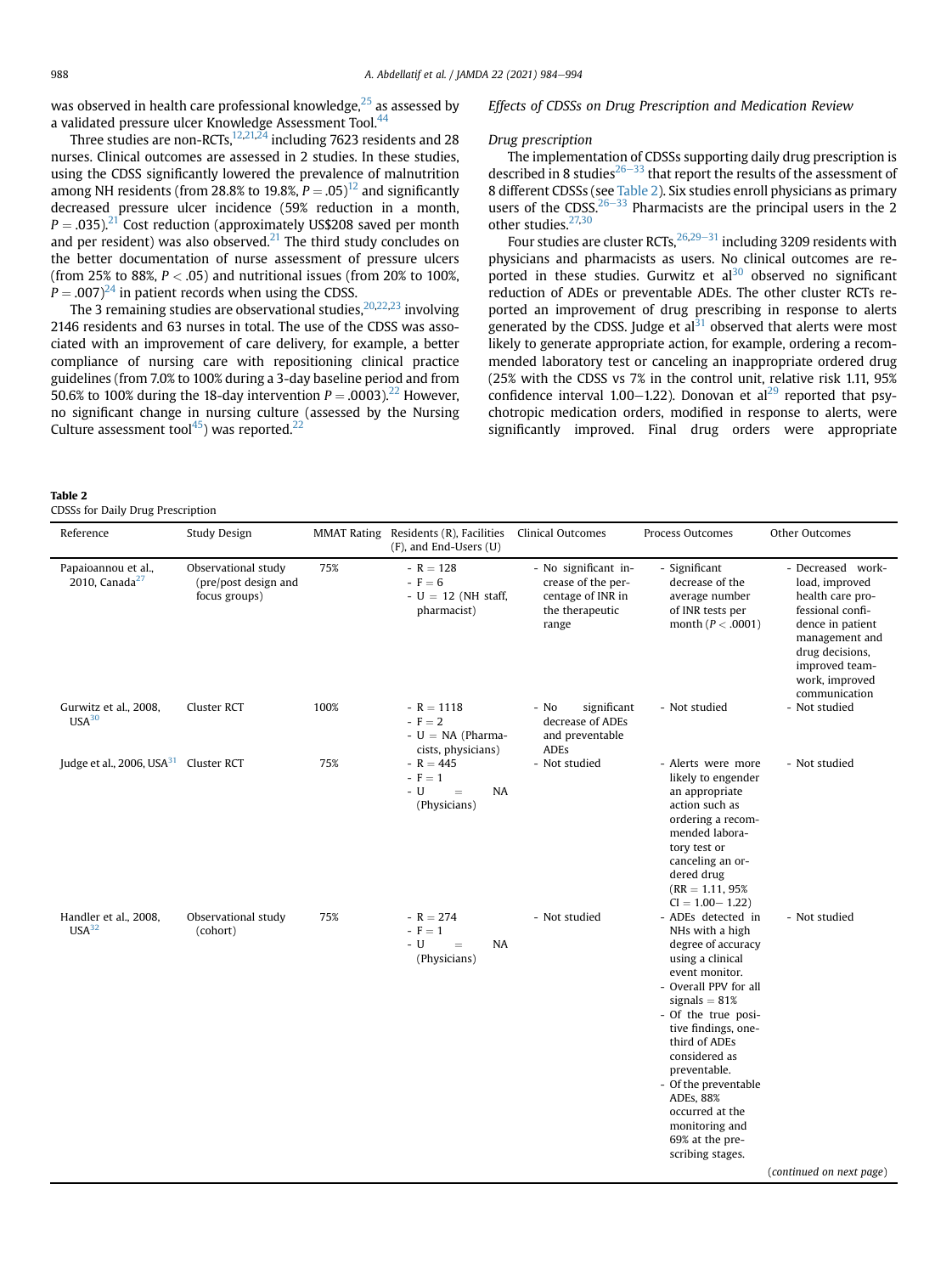Table 2 (continued )

| Reference                                      | Study Design                                        |      | MMAT Rating Residents (R), Facilities Clinical Outcomes<br>(F), and End-Users (U) |               | Process Outcomes                                                                                                                                                                                                                                                                                                                                                                                                                                                                                                                                                                                                                                                 | Other Outcomes                                                                  |
|------------------------------------------------|-----------------------------------------------------|------|-----------------------------------------------------------------------------------|---------------|------------------------------------------------------------------------------------------------------------------------------------------------------------------------------------------------------------------------------------------------------------------------------------------------------------------------------------------------------------------------------------------------------------------------------------------------------------------------------------------------------------------------------------------------------------------------------------------------------------------------------------------------------------------|---------------------------------------------------------------------------------|
| Field et al., 2009,<br>Canada $^{26}$          | Cluster RCT                                         | 100% | $-R = 833$<br>$-F = 1 (22 units)$<br>$-$ U<br>$=$<br>NA<br>(Physicians)           | - Not studied | - Higher<br>pro-<br>portions of final<br>drug orders were<br>appropriate in the<br>intervention units<br>$(RR = 2.4, 95\%)$<br>$CI = 1.4 - 4.4$ for<br>maximum fre-<br>quency; $RR = 2.6$ ,<br>$95\%$ CI = 1.4-5.0<br>for drugs that<br>should be avoi-<br>ded; and $RR = 1.8$ ,<br>$95\%$ CI = 1.1-3.4<br>for alerts to ac-<br>quire missing<br>information).<br>- Final drug orders<br>were appropriate<br>significantly more<br>often in the inter-<br>vention units<br>$(RR = 1.2, 95\%)$<br>$CI = 1.0 - 1.4$<br>- No improvement<br>of drug orders<br>with appropriate<br>doses (eg, no dose<br>adaptation for<br>residents with<br>renal<br>insufficiency) |                                                                                 |
| Donovan et al., 2010,<br>USA <sup>29</sup>     | Cluster randomized<br>trial                         | 50%  | $-R = 813$<br>$-F=NA$<br>- U<br>NA<br>$=$<br>(Physicians)                         | - Not studied | - Significant<br>improvement of<br>psychotropic<br>medication orders<br>in response to<br>alerts (8% in<br>intervention unit<br>vs 2% in control<br>unit, $RR = 3.69$ ,<br>$95\%$ CI = 1.08<br>$-12.57$ )<br>- No<br>overall<br>improvement of<br>prescribing<br>quality                                                                                                                                                                                                                                                                                                                                                                                         | - Not studied                                                                   |
| Kennedy et al., 2011,<br>Canada $^{28}$        | Observational study<br>(cohort)                     | 50%  | $-R = 1196$<br>$-F = 7$<br>$-U = 5$ (Physicians)                                  | - Not studied | - Physicians<br>responded to 70%<br>of the alerts with a<br>dose change or<br>medication<br>discontinuation.                                                                                                                                                                                                                                                                                                                                                                                                                                                                                                                                                     | - Alerts considered<br>as helpful                                               |
| Subramanian et al.,<br>2012, USA <sup>33</sup> | Ancillary study in a<br>cluster randomized<br>trial | 25%  | $-R = NA$<br>$-F=1$<br>- U<br>10<br>$=$<br>(Physicians)                           | - Not studied | - Not studied                                                                                                                                                                                                                                                                                                                                                                                                                                                                                                                                                                                                                                                    | - Modest reduction<br>of direct costs by<br>US\$1391, net 7.6%<br>for 12 months |

CI, confidence interval; PPV, positive predictive value; RR, relative risk; NA, not available.

significantly more often in the intervention units as reported by Field et al<sup>[26](#page-10-1)</sup> (increase of recommended administration frequencies, but no improvement of the appropriate doses, and decrease of drugs that were recommended to avoid in NHs). However, Donovan et al<sup>[29](#page-10-4)</sup> found no overall improvement of the quality of psychotropic medication prescriptions with the use of a CDSS.

Three studies are observational studies,  $27,28,32$  $27,28,32$  $27,28,32$  $27,28,32$  including 1598 residents and 17 users. Papaioannou et  $al^{27}$  $al^{27}$  $al^{27}$  reported no significant increase of the percentage of international normalized ratio (INR) in the therapeutic range for resident on warfarin. However, CDSSs supporting daily drug prescription showed an impact on practices beyond clinical outcomes. Handler et  $al<sup>32</sup>$  $al<sup>32</sup>$  $al<sup>32</sup>$  implemented a clinical event monitoring system using signals to detect potential ADEs that allowed improvement in the detection of ADEs at levels that are substantially higher than the rates reported in the literature (53% for antidote signals and 96% for laboratory/medication signals). Papaioannou et  $al^{27}$  $al^{27}$  $al^{27}$ showed that using a CDSS significantly decreased the average number of INR tests performed per month (from 4.2 to 3.1 per resident,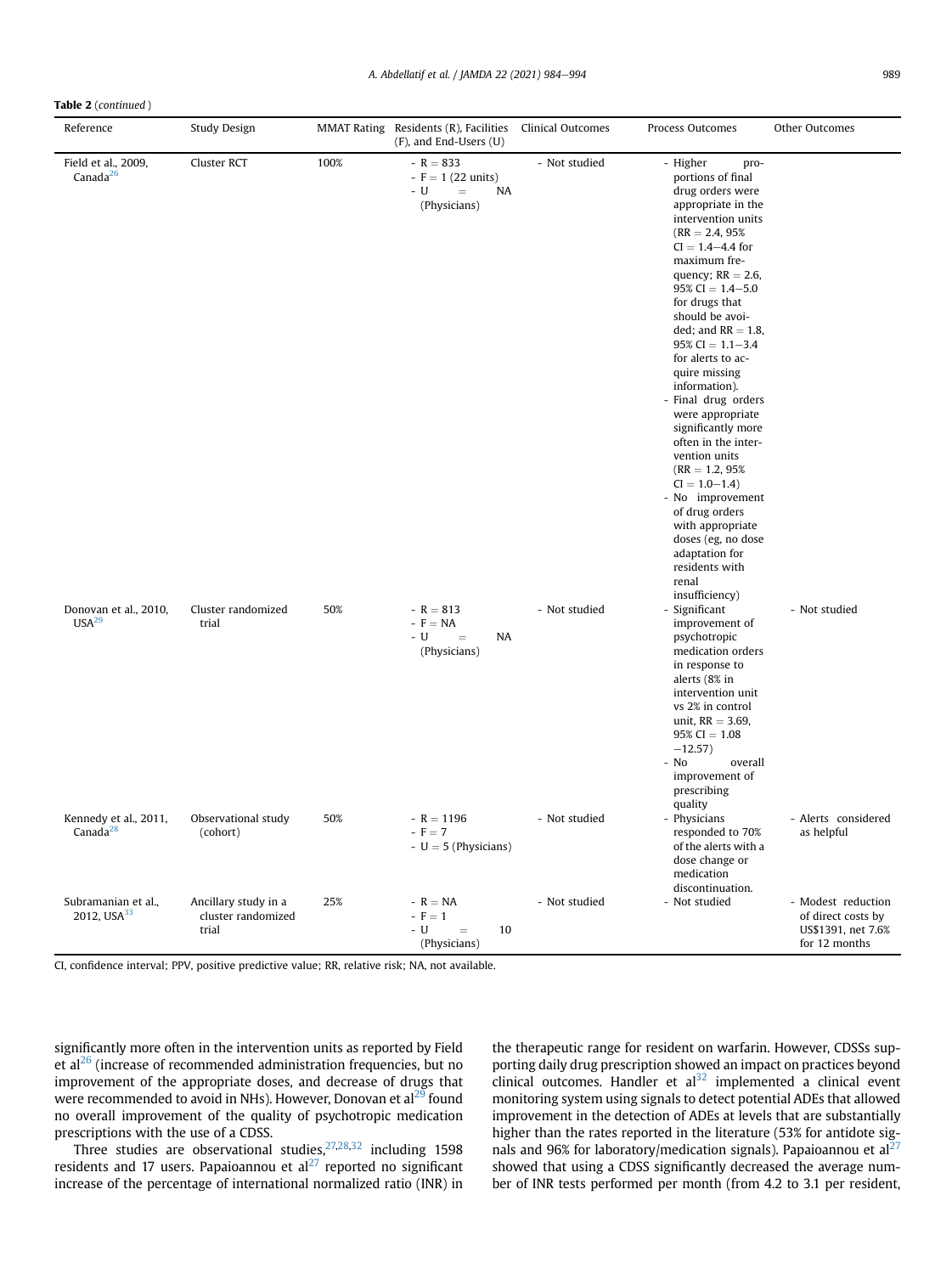$P < .0001$ ), while at the same time either maintaining or improving the quality of warfarin management. Similarly, Kennedy et al. $^{28}$  $^{28}$  $^{28}$  reported that physicians responded to 70% of the alerts with an appropriate dose change or medication discontinuation when using the CDSS.

The last study is an ancillary study performed in a cluster ran-domized trial<sup>[33](#page-10-18)</sup> studying 10 users that concluded on a modest reduction of costs (US\$4.71 per resident and per year) partially offset by an increase in laboratory-related costs. $33$ 

## Medication review

Six studies $34-39$  $34-39$  $34-39$  evaluate the role of CDSSs to improve medication review (see [Table 3](#page-6-0)). None of them evaluate CDSS clinical outcomes. One cluster  $RCT<sub>1</sub><sup>34</sup>$  including 141 residents and 60 pharmacists and physicians, showed an improved physicians' assessment of the importance and performance of consultant pharmacists services. In this study, importance rating increased for all 24 survey questions, and 5 of the changes were statistically significant ( $P < .05$ ).

One non-randomized trial, $37$  including 54 residents and 14 nurses describes a CDSS to be used by nurses to initiate and prepare medication reviews.<sup>37</sup> CDSS detected significantly more drug-related issues  $(P = .008)$  than nurses, but nurses detected additional relevant problems that were outside the scope of the CDSS (eg, the lack of adherence). In addition, CDSS allowed improvement in the quality of prescriptions with a decreased number of renally excreted drug orders in residents with reduced renal function.

The 4 remaining studies are observational studies,  $35,36,38,39$  $35,36,38,39$  $35,36,38,39$  $35,36,38,39$  $35,36,38,39$  $35,36,38,39$ including 1425 residents and 36 users (12 physicians and pharmacist and 24 nurses). Using a CDSS evidenced some positive outcomes on care delivery processes. Ulfvarson et al<sup>[35](#page-10-6)</sup> reported that the CDSS improved the quality of drug use with the reduction or the elimination of dangerous or improper prescriptions (reduction of anticholinergic drugs by 40%, of long-acting benzodiazepines by 17%, correction of drug duplication by 30%). When using the system to support medication review, the number of drugs used decreased from 10.4 to 9.5 drugs per patient, resulting in a more cost-effective drug therapy (decreased drug costs of 149 euros per patient over a 10-month period), while preserving the same level of care quality. De Wit et al<sup>[39](#page-10-9)</sup> studied the relevance of alerts generated by the CDSS and reported that only 3.6% of alerts were considered as clinically relevant, with nonrelevant alerts related to care already delivered.

#### <span id="page-6-0"></span>Table 3

CDSSs for Medication Review

| Reference                                                 | Study Design                              | <b>MMAT Rating</b> | Residents(R), Facilities<br>(F), and End-Users (U)              | Clinical Outcomes | Process Outcomes                                                                                                                                                                                                                                                                                                        | Other Outcomes                                                                                                                                                                                         |
|-----------------------------------------------------------|-------------------------------------------|--------------------|-----------------------------------------------------------------|-------------------|-------------------------------------------------------------------------------------------------------------------------------------------------------------------------------------------------------------------------------------------------------------------------------------------------------------------------|--------------------------------------------------------------------------------------------------------------------------------------------------------------------------------------------------------|
| Ulfvarson et al., 2010,<br>Sweden $35$                    | Observational study<br>(pre/post design)  | 75%                | $-R = 275$<br>$-F = 7$<br>- U<br>12<br>$=$<br>(Physicians)      | - Not studied     | - Improved quality<br>of drug use:<br>reduction of anti-<br>cholinergic drugs<br>$(40\%)$ , long-acting<br>benzodiazepines<br>$(17%)$ , drug<br>duplication (30%),<br>drugs that should<br>be avoided in<br>patients with<br>impaired kidney<br>function (17%),<br>number of drugs<br>per patient (from<br>10.4 to 9.5) | - Increased<br>team-<br>work and aware-<br>ness of the<br>importance of<br>detecting ADEs<br>- Cost saving (143 $\in$<br>per patient/<br>10 months)                                                    |
| Johansson-Pajala et al.,<br>2018, Sweden <sup>37</sup> ,* | Non-randomized trial<br>(pre/post design) | 100%               | $-R = 54$<br>$-F = 4$<br>$-U = 14$ (Nurses)                     | - Not studied     | - Improved detec-<br>tion of ADEs such<br>as adverse drug<br>reactions (27 vs<br>43, $P = .000$ ) and<br>drug-drug<br>interaction (10 vs<br>22, $P = .008$ )<br>- Decreased use of<br>renally excreted<br>drugs in residents<br>with reduced<br>renal function<br>(92.1% vs 86.8%)                                      | - Not studied                                                                                                                                                                                          |
| De Wit et al., 2015,<br>The Netherlands <sup>39</sup>     | Observational study<br>(cohort)           | 50%                | $-R = 900$<br>$-F=1$<br>$-U = NA$ (Pharma-<br>cist, physicians) | - Not studied     | - Not studied                                                                                                                                                                                                                                                                                                           | - Alert fatigue due<br>to non-clinically<br>relevant alerts<br>- Unnecessary<br>alerts related to<br>care already<br>delivered but not<br>documented in<br>patient records<br>(continued on next page) |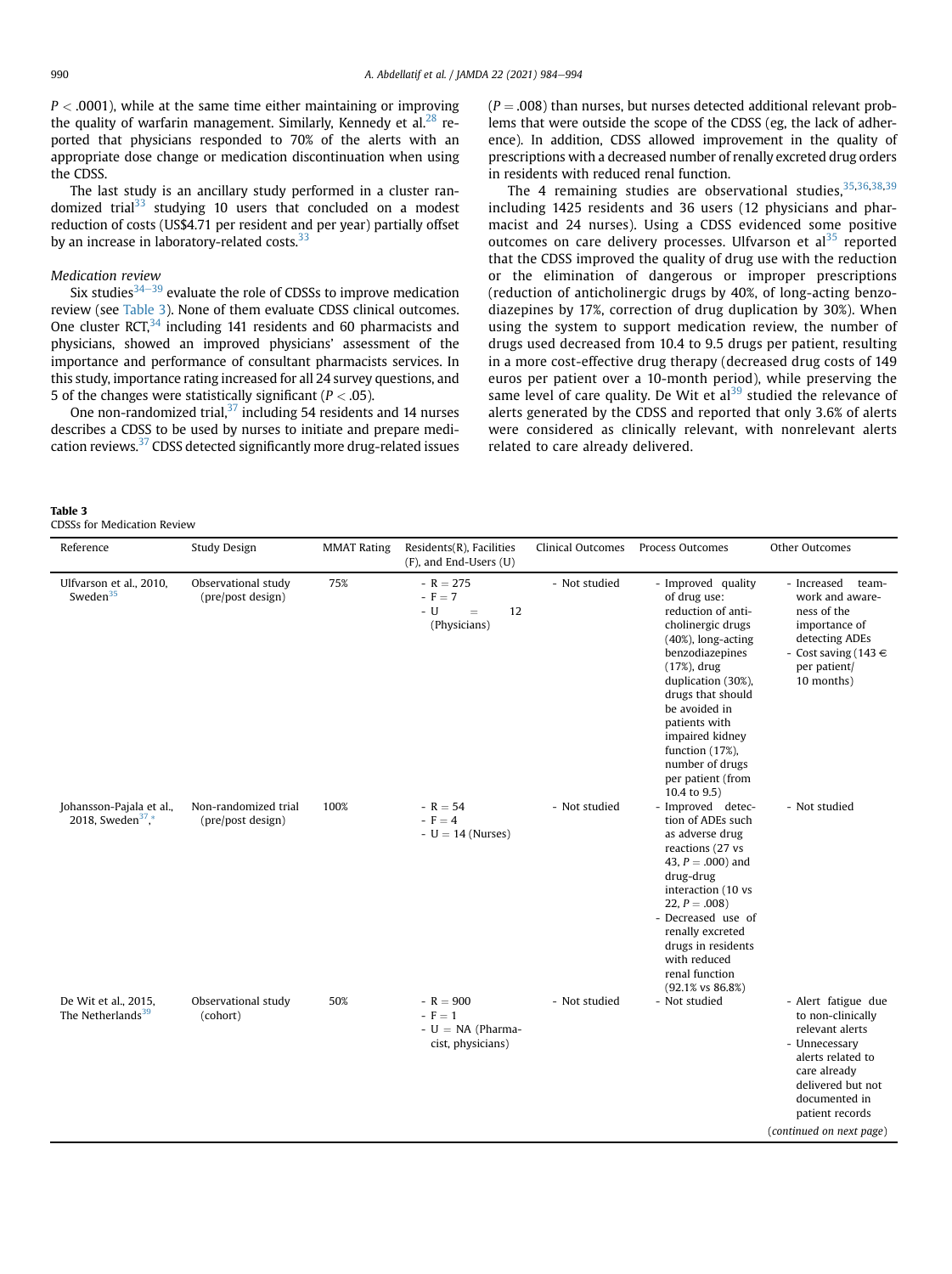Table 3 (continued )

| Reference                                                 | Study Design                                | <b>MMAT Rating</b> | Residents(R), Facilities<br>(F), and End-Users (U)                 | <b>Clinical Outcomes</b> | Process Outcomes | Other Outcomes                                                                                                                                                                                                                                                        |
|-----------------------------------------------------------|---------------------------------------------|--------------------|--------------------------------------------------------------------|--------------------------|------------------|-----------------------------------------------------------------------------------------------------------------------------------------------------------------------------------------------------------------------------------------------------------------------|
| Kane-Gill et al., 2016,<br>USA <sup>34</sup>              | Cluster RCT                                 | 50%                | $-R = 141$<br>$-F = 4$<br>$-U = 60$ (Pharma-<br>cists, physicians) | - Not studied            | - Not studied    | - Improved physi-<br>cians' assessment<br>of the importance<br>and performance<br>of consultant<br>pharmacist<br>services                                                                                                                                             |
| Johansson-Pajala et al.,<br>2017, Sweden <sup>36</sup> .* | Observational study<br>(qualitative method) | 100%               | $-R = 250$<br>$-F = 4$<br>$- U = 16$ (Nurses)                      | - Not studied            | - Not studied    | - Nurses' expecta-<br>tions from CDSSs<br>include time<br>saving, clinical<br>work standardiza-<br>tion, knowledge<br>acquisition, and a<br>better division of<br>responsibilities<br>between nurses<br>and physicians                                                |
| Johansson-Pajala et al.,<br>2019, Sweden <sup>38</sup> ,* | Observational study<br>(qualitative method) | 75%                | $-R = NA$<br>$-F = 2$<br>$-U = 8$ (Nurses)                         | - Not studied            | - Not studied    | - Nurses'<br>recom-<br>mendations for a<br>positive CDSS<br>implementation<br>include time<br>saving, curbing<br>administrative<br>hassle, improved<br>collaboration at all<br>levels, identifying<br>responsibilities<br>and roles, and<br>governance<br>involvement |

\*The 3 studies by Johansson-Pajala et al. used the same CDSS but were focused on different assessment facets.

#### Effects of CDSSs on Disease Management

Disease management was applied to heart failure, falls, and chronic diseases (eg, Alzheimer disease). Results are displayed in [Table 4.](#page-8-0) Three studies assess the use of a CDSS for disease management in NHs. $40-42$  $40-42$  All 3 studies are observational studies and describe 3 different systems cumulating 783 residents and 47 NH staff.

No study involving the use of a CDSS for disease management evaluated the impact of the system on patient clinical outcomes. However, the OneTouch system $40$  that automatically triggers clinical alerts to support identifying when a resident might be experiencing some change in condition (eg, constipation, dehydration, skin integrity change, weight loss, weight gain) was beneficial in decreasing pressure ulcer prevalence (from 20% to 9%) and pain (from 14% to 6%) as a side effect. Process outcomes were assessed in the 2 other studies. $41,42$  $41,42$  Colón-Emeric et al $42$  showed that using a guideline-based CDSS applied to the management of 5 common problems in NHs (falls, fever, pneumonia, urinary tract infection, and osteoporosis) could improve the collection of quality measures for blood pressure (from 17.5% to 30.0%,  $P = .29$ ), neuroleptic prescription (from 53.8% to 75%,  $P = .27$ ), sedative-hypnotics prescription (from 16.7% to 50.0%,  $P = .50$ ), calcium prescription (from 22.5% to 32.5%,  $P = .45$ ), vitamin D prescription (from 20.0% to 35.0%,  $P = .21$ ), and external hip protectors (from 25.0% to 47.5%,  $P = .06$ ). Zhu et al<sup>[41](#page-10-22)</sup> developed a CDSS following the heart failure national guidelines for the weekly monitoring, evaluation, and management of care for patients suffering from heart failure. This included documentation of left ventricular function, weight changes, and specific symptoms tracking, medication titration, discharge instructions, 7-day follow-up appointment post NH discharge, and patient education. Using the CDSS showed to have beneficial process outcomes, for example, the authors observed that

data capture was improved as compared with paper-based practices, and order input was enhanced (auto completion of medication name, easy retrieval of medication history, easy medication modification).<sup>41</sup> Besides, Zhu et al $^{41}$  reported that real-time data capture when using the CDSS was beneficial to avoid errors and allowed time savings by the automatic computation of clinical scores.

#### CDSS Users' Acceptance

Users' acceptance of CDSSs was rarely investigated in the retrieved studies.<sup>22[,23](#page-10-5)[,27](#page-10-13)-[29](#page-10-13),[35,](#page-10-6)[39](#page-10-9)-[42](#page-10-9)</sup> and when investigated, results were controversial.

A good acceptance of the CDSS was reported in 6 studies $22,23,27,28,35,40$  $22,23,27,28,35,40$  $22,23,27,28,35,40$  $22,23,27,28,35,40$  $22,23,27,28,35,40$  $22,23,27,28,35,40$  $22,23,27,28,35,40$  $22,23,27,28,35,40$  where users considered that the CDSS was a supportive work environment tool, easy to use, and useful. $23,28$  $23,28$  In a survey, Papaioannou et al. $^{27}$  $^{27}$  $^{27}$  reported CDSS users thought the CDSS decreased workload (75% of participants), improved health care professional confidence in patient management and drug decisions (80% of participants), and enhanced teamwork (67% of participants) and communication (92% of participants). Ulfvarson et al<sup>35</sup> reported the same conclusion that users considered the CDSS was successful to improve teamwork between health care professionals.

However, 5 studies<sup>23[,29](#page-10-4),[39](#page-10-9),[40,](#page-10-3)[42](#page-10-20)</sup> reported a poor acceptance of CDSS users. Fossum et  $al<sup>23</sup>$  $al<sup>23</sup>$  $al<sup>23</sup>$  observed some resistance to using computers and a limited integration of the CDSS within the facility's EHR. Alexander et al $40$  reported multiple unnecessary alerts due to the nondocumentation of actually given care, criticism expressed toward the lack of standardization in terminologies, $40$  and a poor use of the CDSS by NH staff except for the management of falls (in 73% of the cases), although the system was recognized as a means to improve the training of new staff.<sup>42</sup> Similarly, de Wit et al<sup>[39](#page-10-9)</sup> highlighted the alert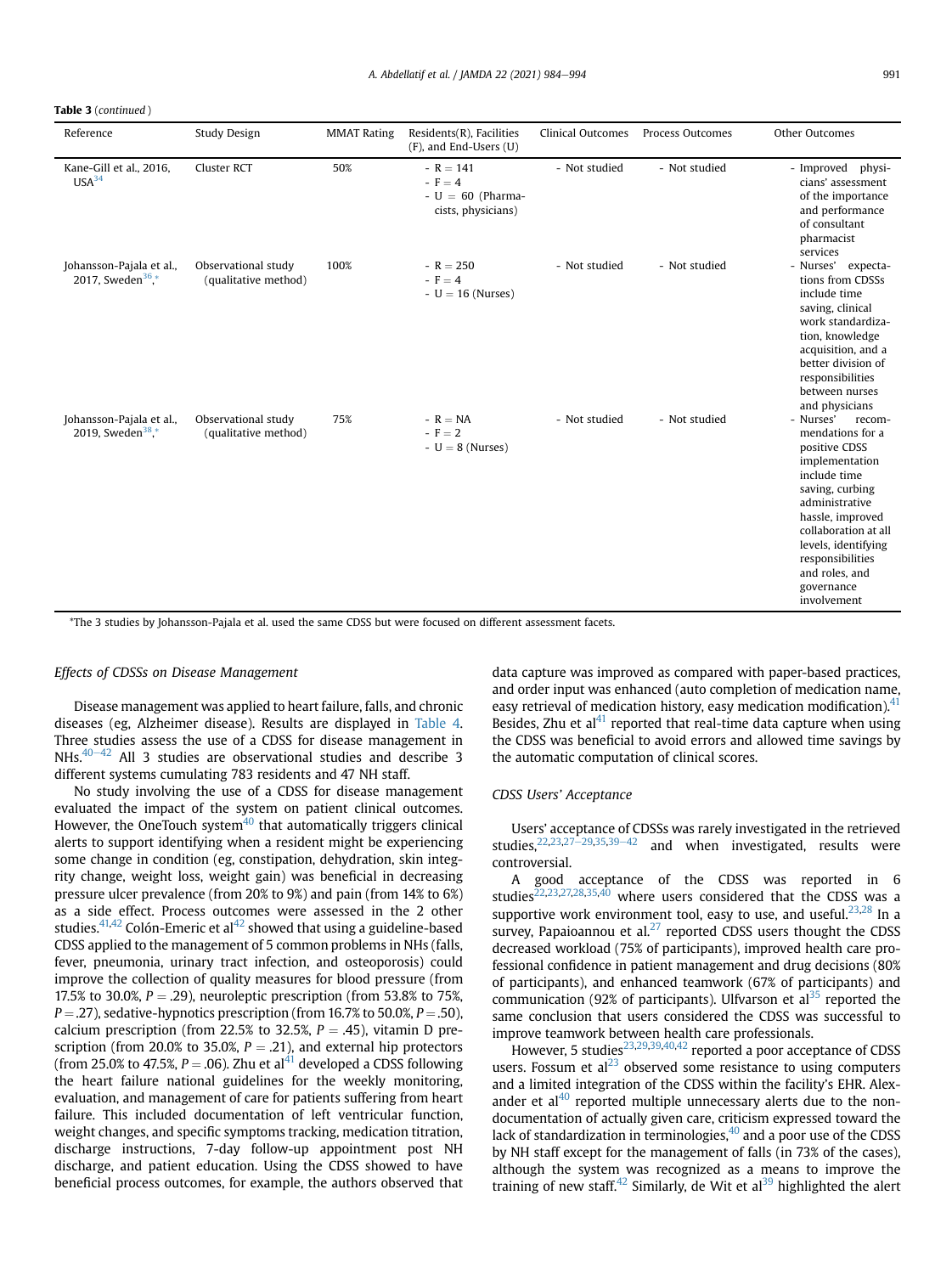#### <span id="page-8-0"></span>Table 4

CDSSs for Disease Management

| Reference                                     | Study Design                             | <b>MMAT Rating</b> | Residents (R), Facilities<br>$(F)$ , and End-users $(U)$ | Clinical Outcomes                                                                                  | Process Outcomes                                                                                                                                                                                       | Other Outcomes                                                                                                                                                                                                                                    |
|-----------------------------------------------|------------------------------------------|--------------------|----------------------------------------------------------|----------------------------------------------------------------------------------------------------|--------------------------------------------------------------------------------------------------------------------------------------------------------------------------------------------------------|---------------------------------------------------------------------------------------------------------------------------------------------------------------------------------------------------------------------------------------------------|
| Alexander, 2008, USA <sup>40</sup>            | Observational study<br>(pre/post design) | 50%                | $-R = 518$<br>$-F = 3$<br>$-U = NA$ (NH Staff)           | - Decreased preva-<br>lence of pressure<br>ulcers (from 20%<br>to 9%) and pain<br>(from 14% to 6%) | - Not studied                                                                                                                                                                                          | - Moderate<br>adop-<br>tion of the CDSS<br>- Unnecessary<br>alerts related to<br>care already<br>delivered but not<br>documented in<br>patient records<br>- Staff<br>frustration<br>because of the lack<br>of standardization<br>in terminologies |
| Colón-Emeric et al<br>2009, USA <sup>42</sup> | Observational study<br>(pre/post design) | 100%               | $-R = 265$<br>$-F = 2$<br>$- U = 42$ (NH staff)          | - Not studied                                                                                      | - Improved collec-<br>tion of quality<br>measures (from<br>17% to 30%)                                                                                                                                 | - Easy training of<br>new staff<br>- CDSS infrequently<br>used except for<br>falls (73%)                                                                                                                                                          |
| Zhu et al., 2017, USA $41$                    | Observational study<br>(cohort)          | 25%                | $-R = NA$<br>$-F = NA$<br>$-U = 5$ (NH staff)            | - Not studied                                                                                      | data<br>- Improved<br>capture as<br>compared to<br>paper-based<br>practices<br>- Enhanced<br>order<br>input<br>- Errors<br>avoided<br>and time saved<br>(automatic<br>computing of<br>clinical scores) | - Not studied                                                                                                                                                                                                                                     |

fatigue phenomenon with only 3.6% of alerts considered as actually clinically relevant.

Qualitative methods have been used to assess nurses' position toward the use of CDSSs. Nurses' expectations stated that the CDSS should help saving time, provide some clinical work standardization, support knowledge acquisition, and contribute to a better division of responsibilities between nurses and physicians.<sup>36</sup> Nurses' recommendations for a successful CDSS implementation were that the CDSS should save time, curb administrative hassle, improve collaboration at all levels, and identify responsibilities and roles. There should also be a strong governance involvement.<sup>38</sup>

The use of CDSSs in routine practice was not described in the selected articles, thus CDSS adoption beyond the intervention study period is not discussed in this article.

### Discussion

Despite an exhaustive search, the scoping review identified only 24 studies reporting on the use of a CDSS in NHs, among which only 6 are controlled trials. This low number contrasts with those of literature reviews on CDSSs that did not restrict to NHs. For instance, with respect to CDSS impact, Bright et al, $46$  in 2012, included 148 RCTs, Roshanov et al, $^{10}$  $^{10}$  $^{10}$  in 2013, included 162 RCTs, and more recently in 2020, Kwan et  $al^{47}$  $al^{47}$  $al^{47}$  analyzed 108 randomized or quasi-randomized trials. Such an imbalance confirms that NH CDSSs still have been poorly investigated, meaning that probably CDSSs are implemented less often in NHs than in other health care settings, and that evidence regarding current CDSS impact in NHs would be less robust. In our study, only 4 RCTs reported a positive impact of the CDSS on care delivery concerning the prevention of pressure ulcers and ADEs.

Besides, included articles are rather old, published before 2015, except those used to support medication review. Most of the selected articles (58%) are applied to drug prescription and reviewing. This can be explained by the fact that older adults are subject to multimorbidities and polymedication, and consequently very likely to experience ADEs. $48$  The other studies are mainly applied to the management of pressure ulcers and malnutrition, with a few of them applied to disease management.

These findings about the relatively scarce literature and the focus on medication are broadly consistent with those of other published reviews on the subject. Thus, a recent systematic review and metaanalysis of RCTs assessing interventions that increase the appropriateness of medications used in NHs retrieved only 2 interventions, including a CDSS. $49$  In 2015, Marasinghe<sup>50</sup> published a systematic review on CDSSs in long-term care homes, but the focus, restricted to medication safety, was not as broad as in this scoping review. Only 7 articles met the inclusion criteria, leading the author to the conclusion of limited literature on the subject. It is of note that among the 7 studies selected by Marasinghe, $50$  6 reported on CDSSs for daily drug prescription<sup>26[,28](#page-10-14)–[32](#page-10-14)</sup> that we also retrieved and included within our review. The seventh article was not related to NHs but to adults aged 65 and older.

The impact of CDSSs in terms of clinical outcomes for NH residents was assessed in only one-quarter of all studies.<sup>[12](#page-9-9)[,21,](#page-10-10)[25](#page-10-8),[27,](#page-10-13)[30](#page-10-19),[40](#page-10-3)</sup> Three of them reported positive effects: a decrease in malnutrition prevalence,<sup>12</sup> a decrease in pressure ulcer incidence, $^{21}$  and a decrease of pain prevalence.<sup>40</sup> Two studies reported no impact of the CDSS on pressure ulcer prevalence,  $12,25$  $12,25$  and 1 study showed no impact on the reduction of ADEs.<sup>30</sup> From this limited number of studies, the impact of CDSSs on residents' clinical outcomes appears to be poorly studied and, when studied, it remains limited. $9$  Otherwise, improvements of care delivery were observed in almost all included studies.<sup>[22,](#page-10-12)[24](#page-10-7)–[29](#page-10-7)[,31,](#page-10-21)[32,](#page-10-15)[35](#page-10-6)[,37,](#page-10-11)[41,](#page-10-22)[42](#page-10-20)</sup> The benefits reported are similar to those already observed in hospital settings, $51$  for example, improvement of drug order quality, better compliance with guidelines (for pressure ulcer prevention), and enhanced documentation of care records. In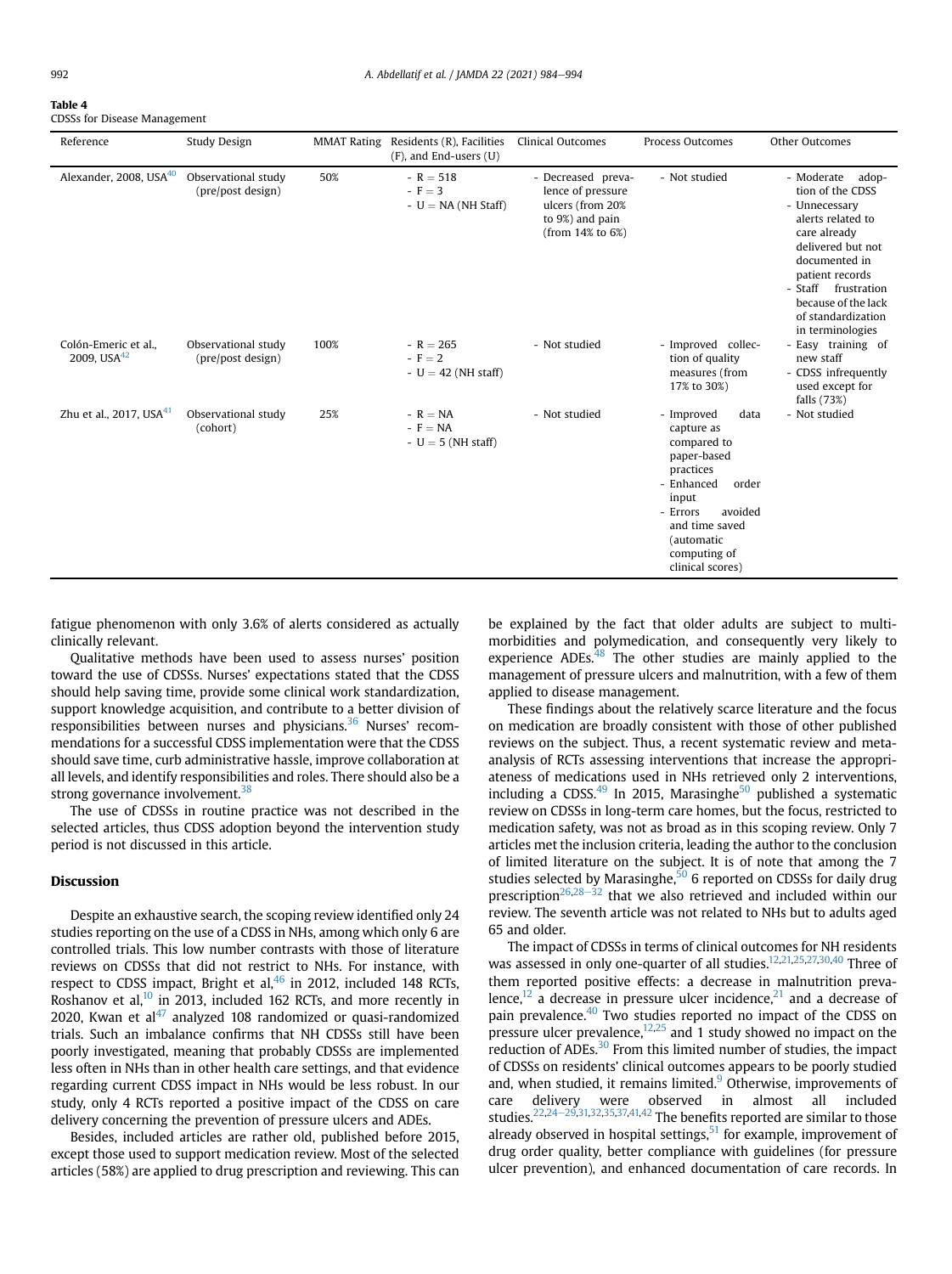addition, studies showed that CDSSs were useful and cost-effective $21,33,35$  $21,33,35$  $21,33,35$  $21,33,35$ ; they allowed for time saving, they improved communication and health care professional commitment, $22$  and they increased teamwork[.33](#page-10-18)[,35](#page-10-6) However, no improvement of health care professional knowledge<sup>25</sup> or nursing culture<sup>22</sup> was reported.

It should be noticed that almost all systems were evaluated by their own developers and it has been reported that such evaluations are more likely to show benefit than evaluations conducted by third parties.<sup>10</sup> Moreover, most CDSSs were embedded within an EHR or a CPOE system. This allows for system interoperability, unique data entry, multiple data reuse, and enables workflow integration, characteristics that are known to increase users' acceptance and CDSS use as compared with standalone CDSSs.<sup>10</sup>

CDSSs are generally poorly described in the studies retrieved by the scoping review and it is difficult to know how these systems were developed (eg, guideline modeling, knowledge base implementation, data processing, users' interfaces) and how they were operating. Kawamoto et al $<sup>11</sup>$  $<sup>11</sup>$  $<sup>11</sup>$  attempted to address the question of which CDSS</sup> features contribute to making them more effective in a meta-analysis of 70 studies. In particular, they stressed the importance of a decision support recommendation accompanying warnings rather than a simple assessment or alert. Lobach et  $al<sup>52</sup>$  pointed out that when CDSSs did not require the entry of new information, they were more likely to be adopted. However, CDSS limits, such as alert fatigue, distraction, or user hostility, have been reported.<sup>[53](#page-10-34)</sup> The main pitfalls of issuing too many clinically nonrelevant alerts are a systematic overriding, CDSS disconnection, or clinician burnout.<sup>54</sup> In our work, NH users' acceptance, when assessed, was judged satisfactory, although alert fatigue was explicitly reported in 2 studies.<sup>[39,](#page-10-9)[40](#page-10-3)</sup> Finally, the small number of studies and the diversity of CDSSs and of study designs made difficult the identification of factors contributing to the adoption of CDSSs specifically designed for NHs.

As with any literature review, this scoping review presents some limitations related to publication bias: some studies reporting on the implementation of a CDSS in NHs may have not been published, especially if the results were negative. Another potential limitation is that the studies we found are heterogeneous, and we have gathered them by type of clinical application to identify general trends in their effects. The methodological design and quality of the studies were also heterogeneous. We chose not to exclude any studies because of poor methodological scores, as studies evaluating CDSSs are much more difficult to conduct than traditional double-blind drug evaluation.

#### Conclusions and Implications

We performed a scoping review of the literature to identify studies of CDSSs implemented in NHs and assess CDSS factors impacting NH resident clinical outcomes and care delivery. Whether embedded within an EHR or not, used by physicians, nurses, or pharmacists, generating alerts or not, this review suggests CDSSs may improve health care professional daily practice and resident clinical outcomes in several domains, especially pressure ulcer prevention and drug prescription improvement. However, we could not draw robust conclusions from the evidence reported in the studies retrieved due to the variability in CDSS design, intervention protocols, outcomes, and the limited number of included studies. Therefore, more good-quality studies are needed to assess further initiatives such as the deployment of CDSSs able to detect critical conditions, alert practitioners during care processing, provide recommendations to make decisions easier, or simply remind of actions not-to-be missed, all functionalities being rather promising in the NH context. Besides, CDSS effects on

residents' clinical outcomes should be more extensively investigated in future studies.

#### Acknowledgments

This research was supported by the French National Association for Research in Technology (ANRT) CIFRE- Industrial Agreements for Research Training under grant no. 2018/0307 and by Teranga Software, a French that develops information systems for NH.

#### Supplementary Data

Supplementary data related to this article can be found online at <https://doi.org/10.1016/j.jamda.2021.01.080>.

#### <span id="page-9-0"></span>References

- <span id="page-9-1"></span>1. [Kojima G. Frailty as a predictor of nursing home placement among community](http://refhub.elsevier.com/S1525-8610(21)00142-0/sref1)[dwelling older adults: A systematic review and meta-analysis. J Geriatr Phys](http://refhub.elsevier.com/S1525-8610(21)00142-0/sref1) Ther 2018:41:42-[48.](http://refhub.elsevier.com/S1525-8610(21)00142-0/sref1)
- <span id="page-9-2"></span>2. [de la Rica-Escuín M, González-Vaca J, Varela-Pérez R, et al. Frailty and mortality](http://refhub.elsevier.com/S1525-8610(21)00142-0/sref2) [or incident disability in institutionalized older adults: The FINAL study.](http://refhub.elsevier.com/S1525-8610(21)00142-0/sref2) [Maturitas 2014;78:329](http://refhub.elsevier.com/S1525-8610(21)00142-0/sref2)-[334.](http://refhub.elsevier.com/S1525-8610(21)00142-0/sref2)
- 3. [Goodman C, Dening T, Gordon AL, et al. Effective health care for older people](http://refhub.elsevier.com/S1525-8610(21)00142-0/sref3) [living and dying in care homes: A realist review. BMC Health Serv Res 2016;16:](http://refhub.elsevier.com/S1525-8610(21)00142-0/sref3) [269.](http://refhub.elsevier.com/S1525-8610(21)00142-0/sref3)
- <span id="page-9-4"></span><span id="page-9-3"></span>4. [White EM, Aiken LH, McHugh MD. Registered nurse burnout, job dissatisfac](http://refhub.elsevier.com/S1525-8610(21)00142-0/sref4)[tion, and missed care in nursing homes. J Am Geriatr Soc 2019;67:2065](http://refhub.elsevier.com/S1525-8610(21)00142-0/sref4)-[2071](http://refhub.elsevier.com/S1525-8610(21)00142-0/sref4).
- 5. [Resnick B, Quinn C, Baxter S. Testing the feasibility of implementation of](http://refhub.elsevier.com/S1525-8610(21)00142-0/sref5) [clinical practice guidelines in long-term care facilities. J Am Med Dir Assoc](http://refhub.elsevier.com/S1525-8610(21)00142-0/sref5)  $2004:5:1-8.$  $2004:5:1-8.$  $2004:5:1-8.$
- <span id="page-9-5"></span>6. [Clegg A, Young J, Iliffe S, et al. Frailty in older people. Lancet 2013;381:](http://refhub.elsevier.com/S1525-8610(21)00142-0/sref6) [752](http://refhub.elsevier.com/S1525-8610(21)00142-0/sref6)-[762.](http://refhub.elsevier.com/S1525-8610(21)00142-0/sref6)
- 7. [Gurwitz JH, Field TS, Harrold LR, et al. Incidence and preventability of adverse](http://refhub.elsevier.com/S1525-8610(21)00142-0/sref7) [drug events among older persons in the ambulatory setting. JAMA 2003;289:](http://refhub.elsevier.com/S1525-8610(21)00142-0/sref7) [1107](http://refhub.elsevier.com/S1525-8610(21)00142-0/sref7)-1116
- <span id="page-9-6"></span>8. [Thomas EJ, Brennan TA. Incidence and types of preventable adverse events in](http://refhub.elsevier.com/S1525-8610(21)00142-0/sref8) [elderly patients: Population based review of medical records. BMJ 2000;320:](http://refhub.elsevier.com/S1525-8610(21)00142-0/sref8)  $741 - 744.$  $741 - 744.$  $741 - 744.$
- <span id="page-9-7"></span>9. [Garg AX, Adhikari NKJ, McDonald H, et al. Effects of computerized clinical](http://refhub.elsevier.com/S1525-8610(21)00142-0/sref9) [decision support systems on practitioner performance and patient outcomes: A](http://refhub.elsevier.com/S1525-8610(21)00142-0/sref9) [systematic review. JAMA 2005;293:1223](http://refhub.elsevier.com/S1525-8610(21)00142-0/sref9)-1238
- <span id="page-9-8"></span>10. [Roshanov PS, Fernandes N, Wilczynski JM, et al. Features of effective compu](http://refhub.elsevier.com/S1525-8610(21)00142-0/sref10)[terised clinical decision support systems: Meta-regression of 162 randomised](http://refhub.elsevier.com/S1525-8610(21)00142-0/sref10) [trials. BMJ 2013;346:f657.](http://refhub.elsevier.com/S1525-8610(21)00142-0/sref10)
- 11. [Kawamoto K, Houlihan CA, Balas EA, et al. Improving clinical practice using](http://refhub.elsevier.com/S1525-8610(21)00142-0/sref11) [clinical decision support systems: A systematic review of trials to identify](http://refhub.elsevier.com/S1525-8610(21)00142-0/sref11) [features critical to success. BMJ 2005;330:765](http://refhub.elsevier.com/S1525-8610(21)00142-0/sref11).
- <span id="page-9-10"></span><span id="page-9-9"></span>12. [Fossum M, Alexander GL, Ehnfors M, et al. Effects of a computerized decision](http://refhub.elsevier.com/S1525-8610(21)00142-0/sref12) [support system on pressure ulcers and malnutrition in nursing homes for the](http://refhub.elsevier.com/S1525-8610(21)00142-0/sref12) elderly. Int J Med Inform  $2011;80:607-617$ .
- <span id="page-9-11"></span>13. [Abdellatif A, Bouaud J, Nghiem D, et al. Clinical decision support systems in](http://refhub.elsevier.com/S1525-8610(21)00142-0/sref13) [nursing homes: A scoping review. Stud Health Technol Inform 2020;270:](http://refhub.elsevier.com/S1525-8610(21)00142-0/sref13)  $542 - 546$  $542 - 546$  $542 - 546$
- <span id="page-9-12"></span>14. [Hong QN, Fàbregues S, Bartlett G, et al. The Mixed Methods Appraisal Tool](http://refhub.elsevier.com/S1525-8610(21)00142-0/sref14) [\(MMAT\) version 2018 for information professionals and researchers. Education](http://refhub.elsevier.com/S1525-8610(21)00142-0/sref14) [for Information 2018;34:285](http://refhub.elsevier.com/S1525-8610(21)00142-0/sref14)-[291.](http://refhub.elsevier.com/S1525-8610(21)00142-0/sref14)
- 15. [Hussain M, Ali T, Khan WA, et al. Recommendations service for chronic disease](http://refhub.elsevier.com/S1525-8610(21)00142-0/sref15) [patient in multimodel sensors home environment. Telemed J E Health 2015;](http://refhub.elsevier.com/S1525-8610(21)00142-0/sref15) [21:185](http://refhub.elsevier.com/S1525-8610(21)00142-0/sref15)-[199](http://refhub.elsevier.com/S1525-8610(21)00142-0/sref15).
- 16. [Jones W, Drake C, Mack D, et al. Developing mobile clinical decision support for](http://refhub.elsevier.com/S1525-8610(21)00142-0/sref16) [nursing home staff assessment of urinary tract infection using goal-directed](http://refhub.elsevier.com/S1525-8610(21)00142-0/sref16) [design. Appl Clin Inform 2017;8:632](http://refhub.elsevier.com/S1525-8610(21)00142-0/sref16)-[650.](http://refhub.elsevier.com/S1525-8610(21)00142-0/sref16)
- 17. [de Wit HAJM, Mestres Gonzalvo C, Hurkens KPGM, et al. Development of a](http://refhub.elsevier.com/S1525-8610(21)00142-0/sref17) [computer system to support medication reviews in nursing homes. Int J Clin](http://refhub.elsevier.com/S1525-8610(21)00142-0/sref17) [Pharm 2013;35:668](http://refhub.elsevier.com/S1525-8610(21)00142-0/sref17)-[672.](http://refhub.elsevier.com/S1525-8610(21)00142-0/sref17)
- 18. [Esteves M, Esteves M, Abelha A, et al. A proof of concept of a mobile health](http://refhub.elsevier.com/S1525-8610(21)00142-0/sref18) [application to support professionals in a Portuguese nursing home. Sensors](http://refhub.elsevier.com/S1525-8610(21)00142-0/sref18) [2019;19:3951](http://refhub.elsevier.com/S1525-8610(21)00142-0/sref18).
- 19. [Mestres Gonzalvo C, de Wit HAJM, van Oijen BPC, et al. Supporting clinical](http://refhub.elsevier.com/S1525-8610(21)00142-0/sref19) [rules engine in the adjustment of medication \(SCREAM\): Protocol of a multi](http://refhub.elsevier.com/S1525-8610(21)00142-0/sref19)[centre, prospective, randomised study. BMC Geriatr 2017;17:35.](http://refhub.elsevier.com/S1525-8610(21)00142-0/sref19)